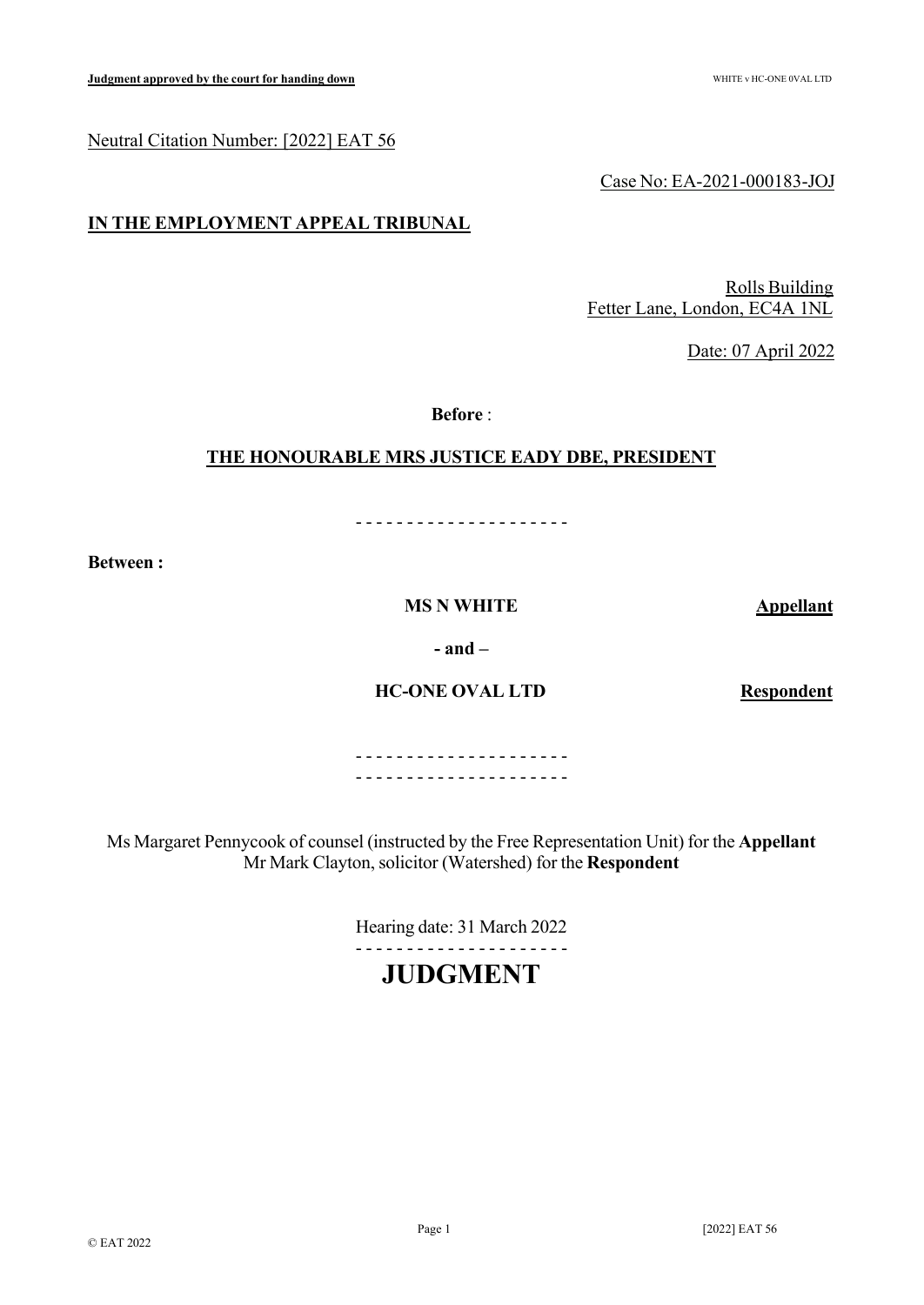## **SUMMARY**

#### *Practice and procedure – striking out – no reasonable prospect of success*

The Employment Tribunal had struck out the claimant's claim of unfair dismissal, as having no reasonable prospect of success, in circumstances in which she had requested redundancy. The claimant appealed.

## Held: *allowing the appeal*

The claimant's case was that the respondent had manufactured a situation in which another employee was brought in to replace the existing part-time workers (the claimant and another) and she contended that the process followed by the respondent was unfair and had led her to request redundancy. The Employment Tribunal had failed to engage with the claimant's case, focusing only on the decision to accept her request for redundancy and thus finding that the background matters of which the claimant complained were irrelevant. That amounted to an error of law as the Employment Tribunal had not had proper regard to the documentation before it and had failed to take the claimant's case at its highest. There was a dispute of fact between the parties that was relevant to the issues to be determined and it could not be said that the claimant's case had no reasonable prospect of success.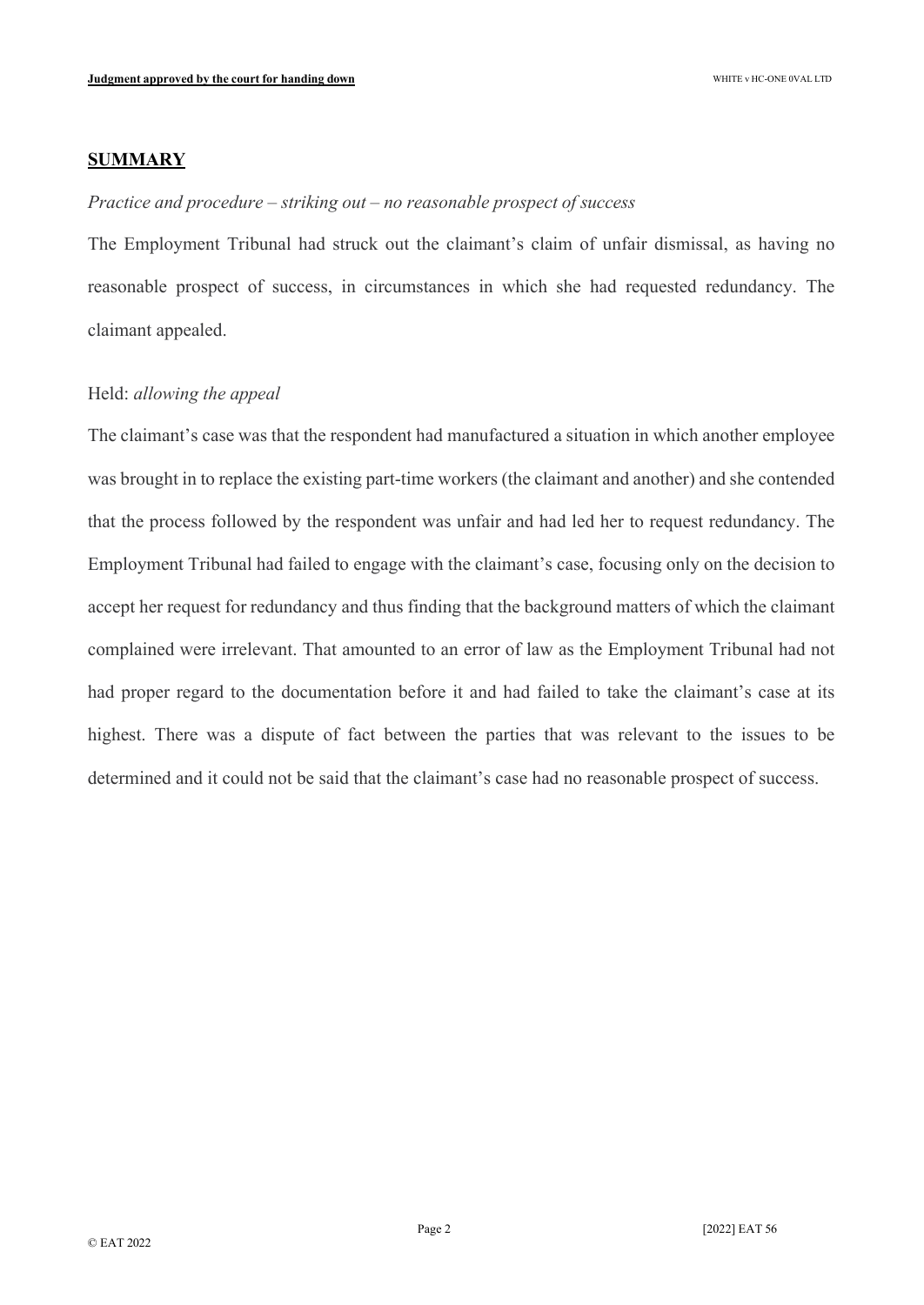## **The Honourable Mrs Justice Eady DBE, President:**

#### **Introduction**

- 1. This appeal raises the question whether a claimant's claim of unfair dismissal was properly to be said to have no reasonable prospect of success where the claimant had requested redundancy: accepting that a voluntary redundancy might still give rise to a dismissal (**Burton, Allton & Johnson Ltd v Peck** [1975] ICR 193), might an Employment Tribunal ("ET") be entitled to strike out a complaint of unfair dismissal in these circumstances?
- 2. In giving this Judgment, I refer to the parties as the claimant and respondent, as below. This is the full hearing of the claimant's appeal against the Judgment of the London South Employment Tribunal (Employment Judge Truscott QC, sitting alone, on 11 November 2020), sent out on 19 November 2020, by which the claimant's claim of unfair dismissal was struck out as having no reasonable prospect of success.
- 3. The claimant's appeal was permitted to proceed, after an appellant-only preliminary hearing, before His Honour Judge Auerbach, on 1 September 2021. Prior to that hearing, the claimant had acted in person, but was able to benefit from the assistance of Ms Pennycook of counsel, acting under ELAAS, at the preliminary hearing and she has continued to represent the claimant at this hearing. The respondent's interests have at all stages been represented by its solicitor, Mr Clayton.

## **The Relevant Background**

4. There have been no findings of fact by an ET in this matter and this background summary is taken from the documents that were available to the ET and to which I have been taken on the hearing of this appeal.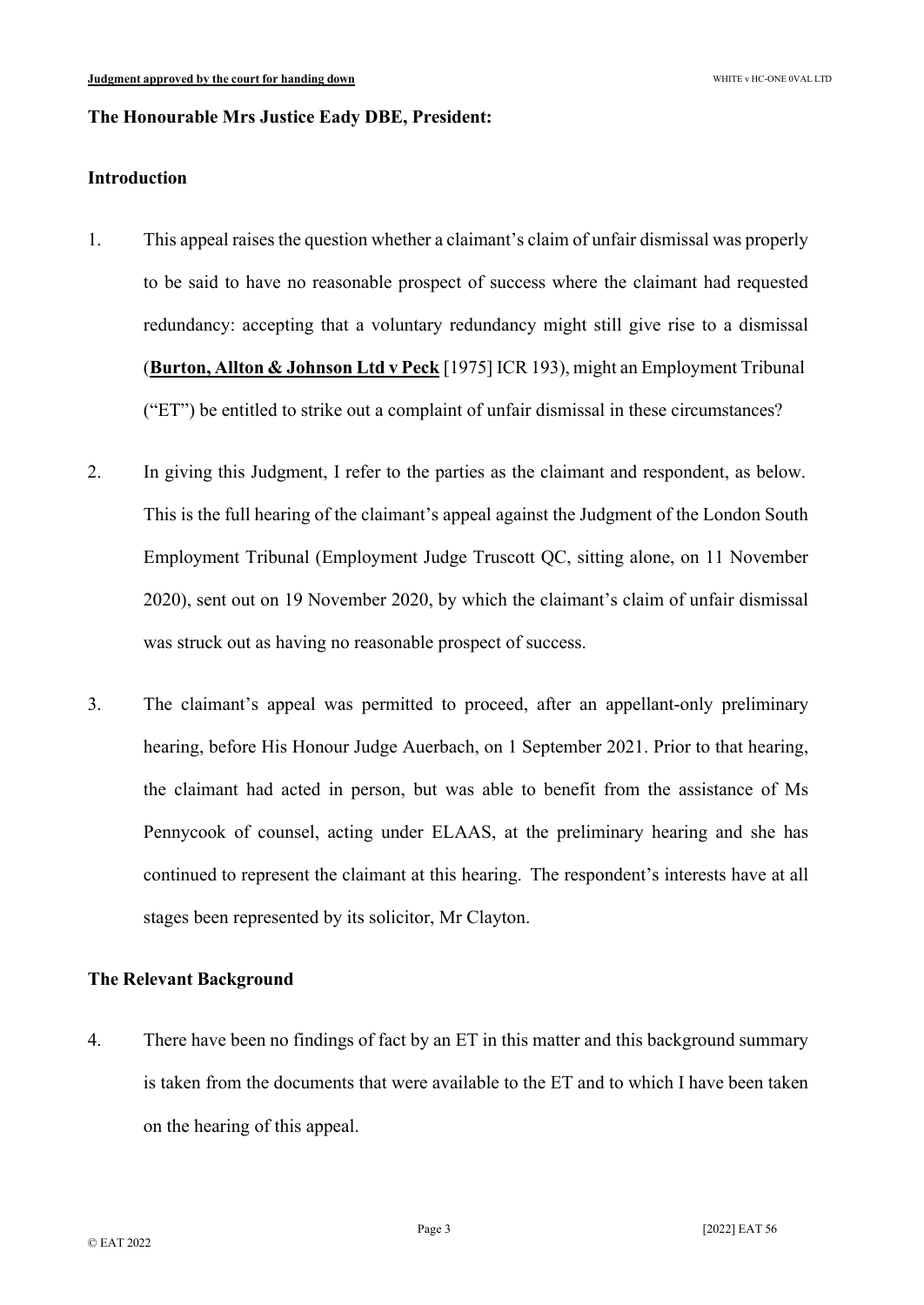- 5. The respondent provides professional residential nursing and specialist dementia care for older people. It has over 300 care homes across the United Kingdom. The claimant was employed by the respondent, on a part-time basis, as a receptionist at a care home in East Sussex. She records that her employment commenced on 5 June 2013 and it seems that she transferred to employment with the respondent in or around December 2017.
- 6. In the latter part of 2018, the respondent announced its proposal to reduce the number of employees carrying out receptionist and administrative work in a number of its care homes, including the home in which the claimant worked, and the claimant was provisionally selected for redundancy. In the process that followed, it was the respondent's case that the claimant requested voluntary redundancy, which was agreed, leading to the termination of her employment on 8 October 2018.
- 7. In giving her details of claim in her ET1, the claimant explained as follows:

"From December 2017 when the deputy manager (DM) was off sick for 3/6 months I was doing the admin work she did in (additional to my receptionist role. …

I was only paid at the rate of the receptionist but not for the administration role.

I initiated a grievance about this on 24 July 2018. The grievance was closed on 19 October without accepting any of the points I'd made and after I had taken the redundancy.

In June 2018 a new receptionist was taken on despite there being the same number there had been for the previous two years. The redundancy consultation started on 13 September 2018.

The initial pool was myself (on 18 hours a week) another receptionist on 16 hours, the DM on 30 hours and the new receptionist on 24 hours. At the second stage in the consultation the DM accepted voluntary redundancy (she was off sick and unlikely to return) and this made the admin role available.

The new receptionist told me she wasn't asked to attend the second consultation. The eventual outcome was that only this new receptionist was kept on for 40 hours a week to do the reception and the admin work with a higher rate of pay.

…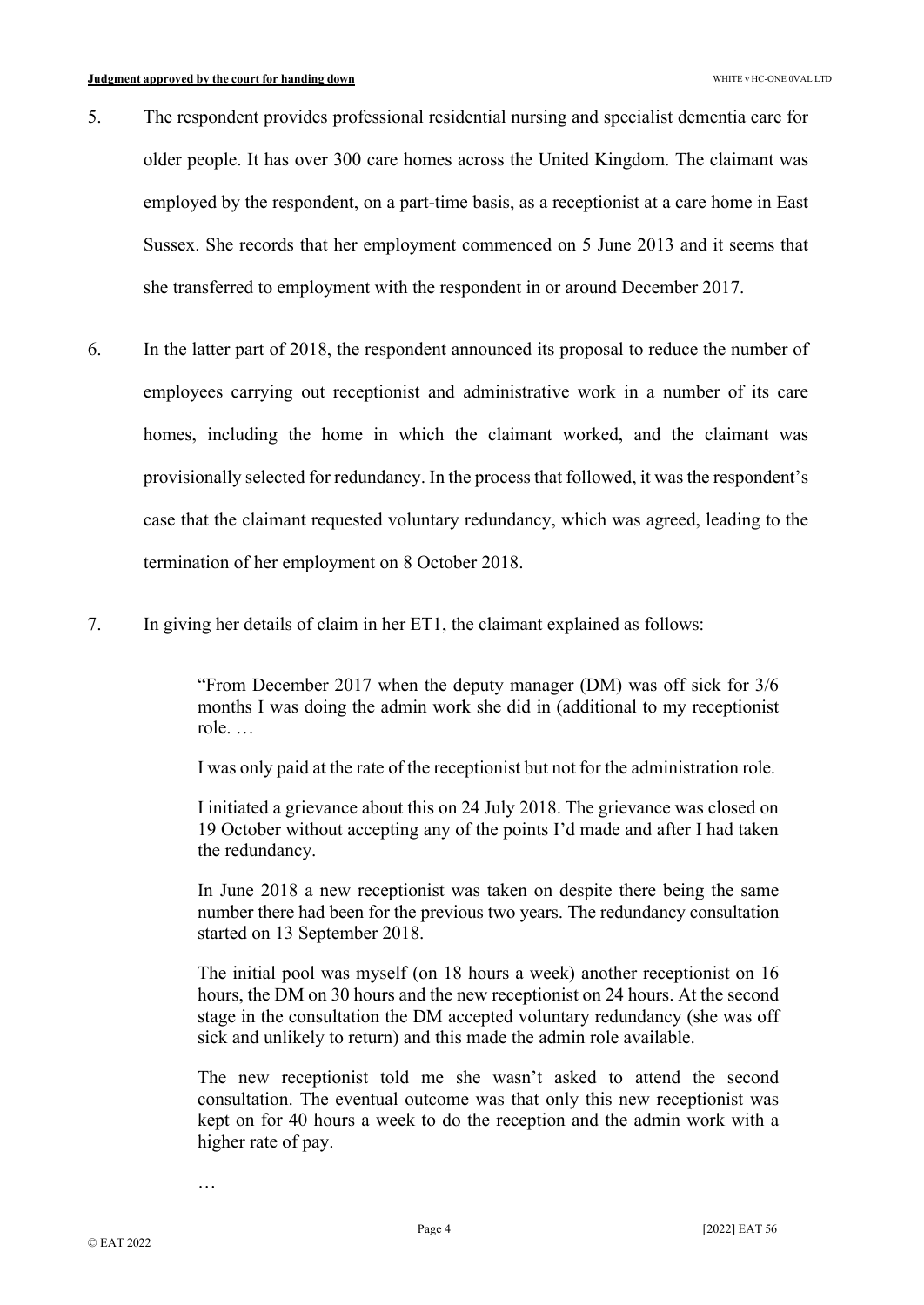… I consider I should be paid something for the loss of my job, failure to acknowledge my grievance and my request in a pay increase equivalent to Deputy Managers, the failure to offer me the admin job during the redundancy process and variation of contract and not following the proper process during the redundancy."

8. In the claimant's appeal against the termination of her employment, by letter of 4

December 2018, she had explained her concerns about the redundancy process as follows:

"The person who was given the role of receptionist following the restructure had no childcare responsibilities and so was taken on as a full-time role. She was recruited in July just a couple of months before the 'restructure' was announced and was placed into the full-time receptionist role within the timeframe of the restructure, suggesting you had hired her with the intention of replacing part-time workers, rather than for the business reasons outlined in the redundancy letter. It also suggests this was not a genuine redundancy situation.

During this period I had also raised a number of issues relating to the amount of work I had to cover during the sick leave of the Deputy Manager. Despite a meeting in early September, I did not receive the minutes (dated 17<sup>th</sup> September 2018) until 19th October 2018 at which it was found that I had no case for the grievance to be taken further. I believe this grievance was another reason why I was targeted for redundancy rather than the business reasons outlined in the redundancy letter.

… I believe that [the respondent] did not follow a fair process: the pool of people chosen for redundancy was not made up of everyone doing reception work but was made up only of those part-time staff and people who had been off-sick who did both admin and reception work."

- 9. At a preliminary hearing before the ET on 15 August 2019 (EJ Freer presiding), the claimant had further explained that she considered she ought to have been offered the administrator role at the home. She said that although the respondent's human resources manager had said that the administrator role would be considered on a job share basis, she had only been offered a role as receptionist with additional duties and no increase in pay. The role of administrator/receptionist had been offered as a full-time position to another employee (the new receptionist). It was because she was not offered the administrator role that the claimant said she had left her employment by taking voluntary redundancy.
- 10. In its statement of response, attached to its ET3, the respondent had disputed the claimant's account, stating that, following the second consultation meeting in the redundancy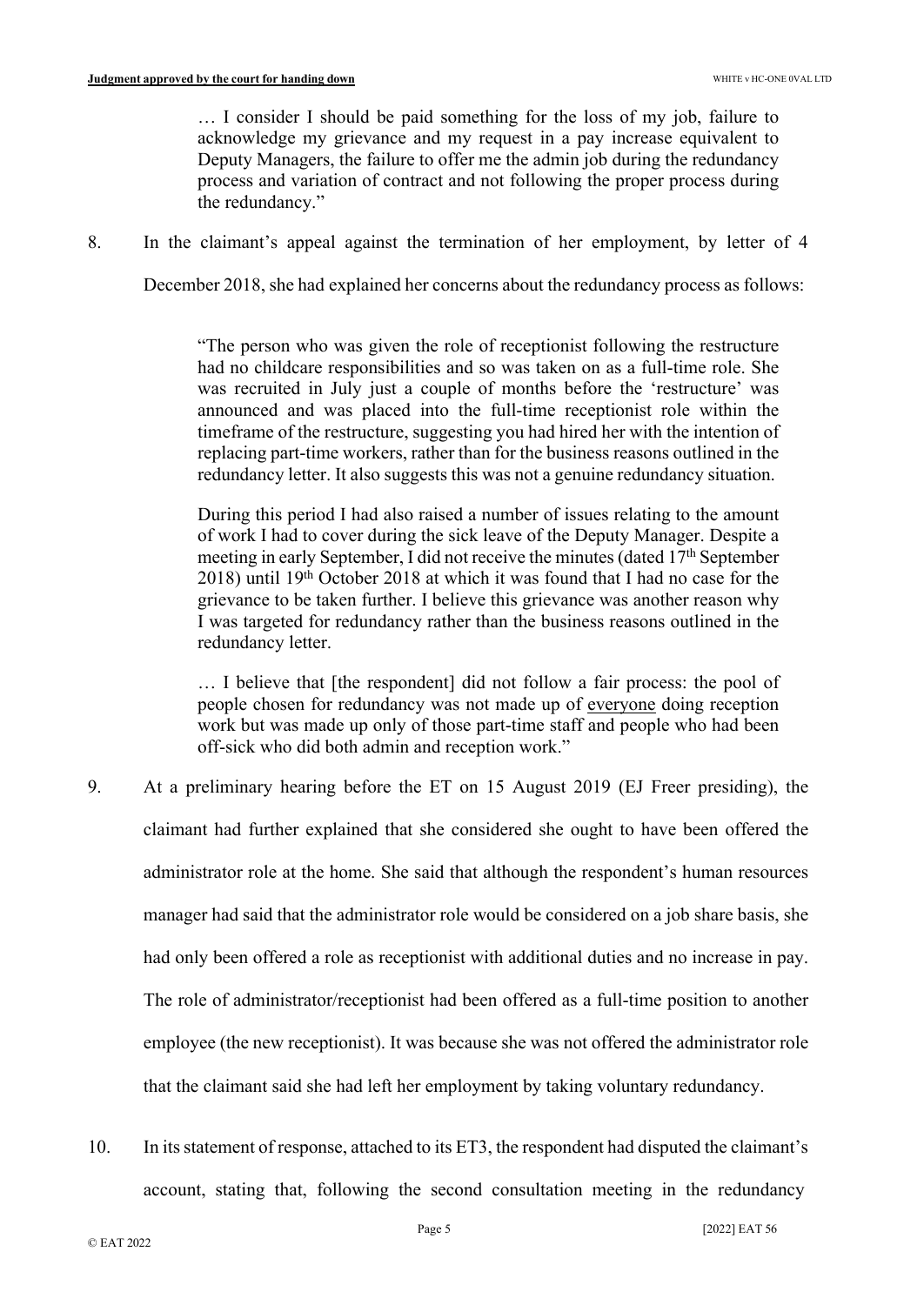exercise, it had in fact offered the claimant the administrator/receptionist role on a job share basis but she had declined this offer, stating that she wanted to be made redundant. The respondent contended the claimant had thus been fairly dismissed by reason of redundancy, which had been at her request. In the circumstances, the respondent maintained that the claim should be struck out on the basis that it had no reasonable prospect of success or that a deposit should be ordered as the claim had little reasonable prospect of success.

## **The ET's Decision**

11. Considering the question of strike out at the hearing on 11 November 2020, and having reminded itself of the relevant case-law, the ET held as follows:

> "32. The claimant volunteered to be dismissed by reason of redundancy. A claim based on that dismissal would not succeed as the employer would satisfactorily establish the reason and reasonableness of the decision. The claimant wished to complain about the actions of her employer which broke the term of mutual trust and confidence prior to her volunteering for redundancy. She could have claimed constructive dismissal if she resigned in consequence of the breach. However, she did not resign but volunteered to be dismissed. She cannot claim unfair constructive dismissal. Any claim based on her actual dismissal will not address any of the issues she wishes to raise. The Tribunal concluded that her claim, based on actings prior to her act of volunteering, had no reasonable prospects of success. The Tribunal concluded that the claim was fundamentally flawed and should be struck out."

#### **The Appeal and the Parties' Submissions**

12. The claimant pursues a single ground of appeal, by which she complains that the ET erred in law when it determined that her claim had no reasonable prospect of success because the respondent would satisfactorily establish: a) the reason for the claimant's dismissal; and b) the reasonableness of the decision to dismiss the claimant, and on that basis struck out her claim.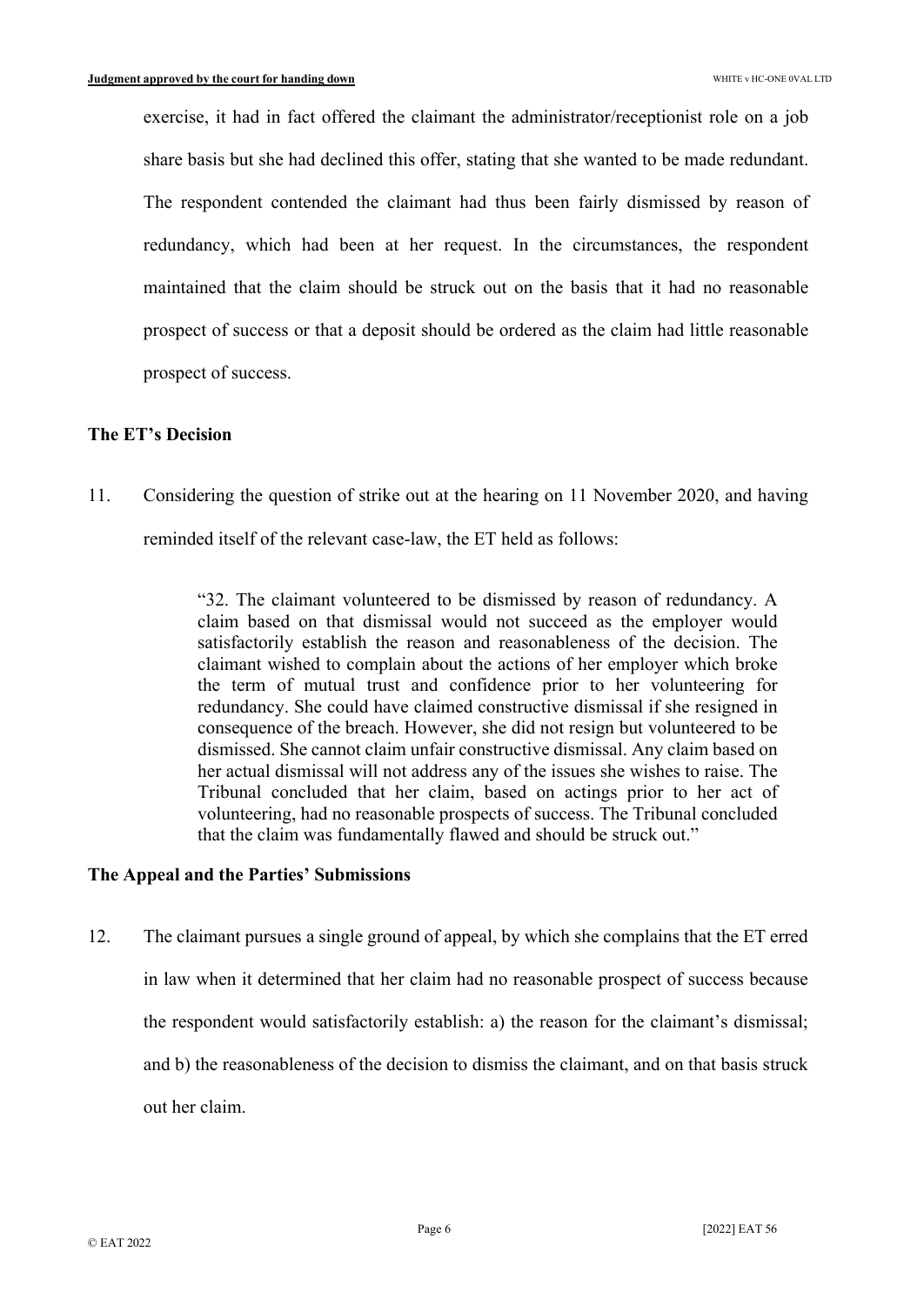- 13. The claimant argues that the reason for dismissal was in issue in this case, notwithstanding her request for redundancy. As her claim had indicated, she was aggrieved by the appointment of a new receptionist only a few months before the redundancy exercise commenced and she considered that this recruitment was with a view to this individual replacing the existing part-time receptionists. Although, therefore the claimant had requested redundancy, she did not accept there was a genuine redundancy situation. In any event, the claimant contends that the ET was wrong to conclude that because the dismissal in this case was a voluntary redundancy it was, by its nature, a fair dismissal. The ET's reasoning appeared to assume that every voluntary redundancy would automatically be a fair dismissal and/or that by volunteering for redundancy an employee would lose the right to claim unfair dismissal. Those assumptions were incorrect as a matter of law.
- 14. For the respondent it is urged that the appeal raises no misdirection, misapplication or misunderstanding of law (**British Telecommunications plc v Sheridan** [1990] IRLR 27, CA). The ET had correctly identified the relevant law, appropriately observing that there was a high test for finding that a claim had no reasonable prospect of success and that the discretion to strike out a claim should be exercised sparingly.
- 15. There was an inconsistency to the claimant's case in that she was suggesting that her dismissal was unfair whilst accepting that she had volunteered to be made redundant. The ET had, however, been entitled to focus on the reason for the respondent's decision to accept the claimant's request to be made redundant. This was in the context of a wider redundancy exercise and the ET had permissibly concluded that there was no reasonable prospect of it being found other than that the decision to dismiss was by reason of redundancy. As for the question of fairness, again focusing on the respondent's decision to accept the claimant's request for voluntary redundancy, it had been open to the ET to conclude that the background issues raised in the ET1 and other documentation were not relevant to the question it would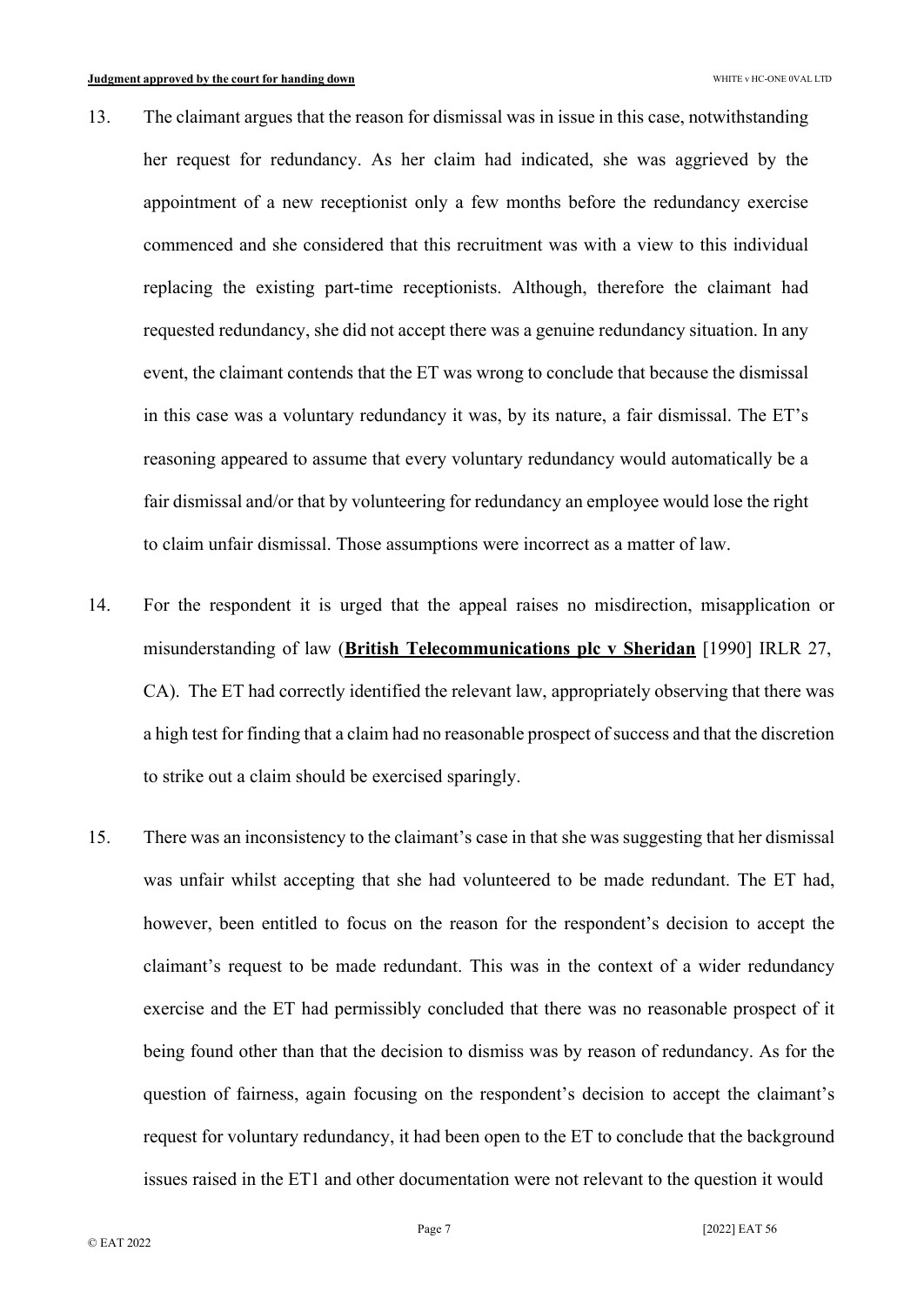have to determine. Where an employee had volunteered for redundancy, it was likely that an ET would find the decision to dismiss (the acceptance of the employee's request) was fair unless (exceptionally) there was evidence of coercion. The claimant was effectively saying that the ET's decision in this case was perverse but the appeal did not meet the high threshold required (**Yeboah v Crofton** [2002] IRLR 635 CA).

# **The Legal Framework**

16. The right not to be unfairly dismissed is provided by section 94 **Employment Rights Act 1996** ("ERA"). As section 98 **ERA** then explains:

> (1) In determining for the purposes of this Part whether the dismissal of an employee is fair or unfair, it is for the employer to show—

> (a) the reason (or, if more than one, the principal reason) for the dismissal, and

> (b) that it is either a reason falling within subsection (2) or some other substantial reason of a kind such as to justify the dismissal of an employee holding the position which the employee held.

 $(2)$  A reason falls within this subsection if it—

- $(a)$  ...
- …

(*c*) is that the employee was redundant, or

…

(4) [Where] the employer has fulfilled the requirements of subsection (1), the determination of the question whether the dismissal is fair or unfair (having regard to the reason shown by the employer)—

(a) depends on whether in the circumstances (including the size and administrative resources of the employer's undertaking) the employer acted reasonably or unreasonably in treating it as a sufficient reason for dismissing the employee, and

(b) shall be determined in accordance with equity and the substantial merits of the case.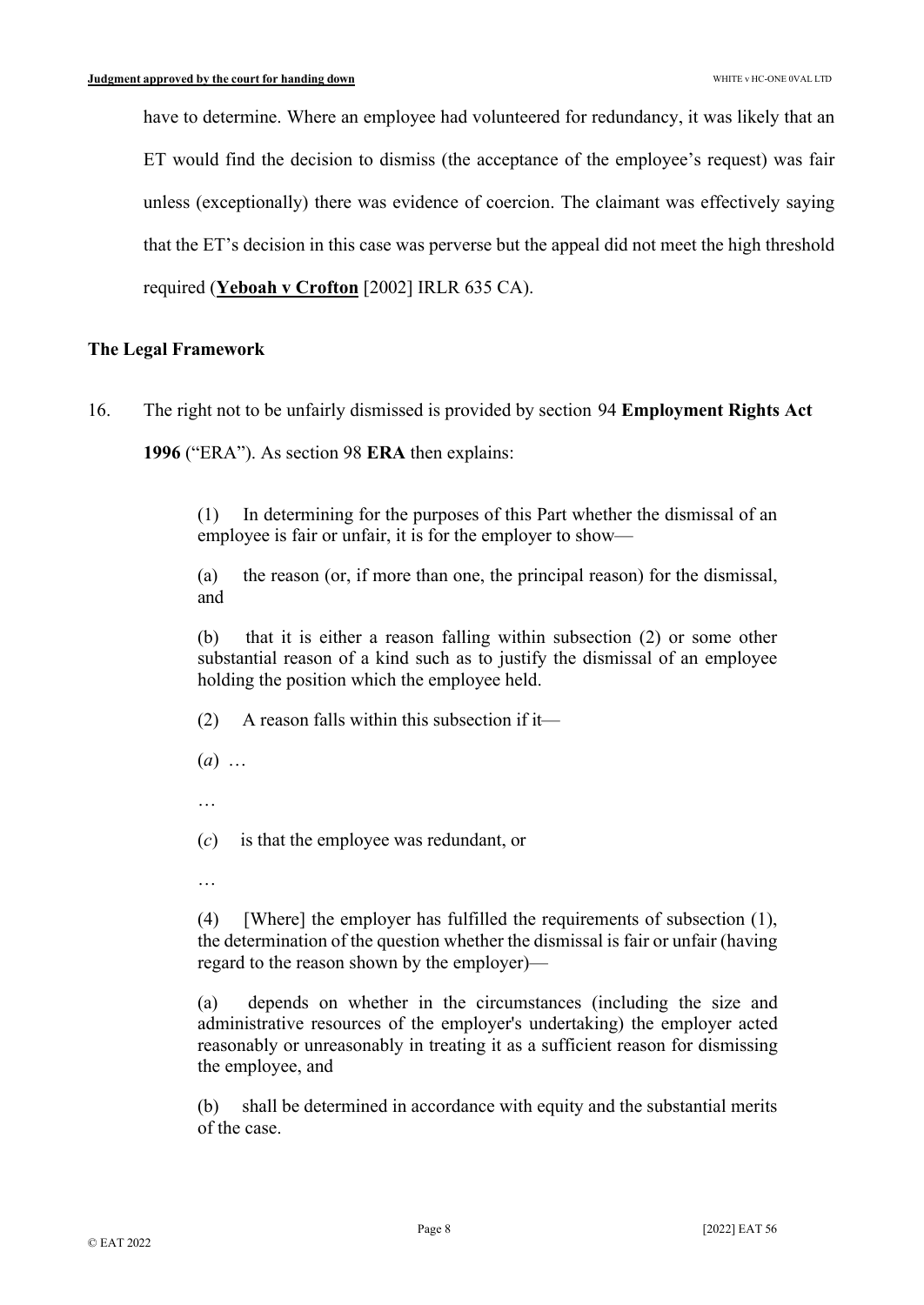17. As section 98(1) makes clear, the employer has the burden of establishing the reason for the dismissal and showing that it is a reason that is capable of being fair for the purposes of section 98. The reason for the dismissal is:

> "… a set of facts known to the employer, or it may be of beliefs held by him, which cause him to dismiss the employee"

See per Cairns LJ said in **Abernethy v Mott Hay and Anderson** [1974] ICR 323 CA (subsequently approved by the House of Lords in **W Devis & Sons Ltd v Atkins** [1977] AC 931 and in **West Midlands Co-operative Society v Tipton** [1986] AC 536).

- 18. If the employer can discharge that burden, the ET will determine whether the dismissal of the employee, having regard to the reason shown, was fair or unfair, at which stage the burden of proof is neutral as between the parties.
- 19. In determining whether a dismissal was by reason of redundancy, section 139(1) **ERA** relevantly provides:

For the purposes of this Act an employee who is dismissed shall be taken to be dismissed by reason of redundancy if the dismissal is wholly or mainly attributable to—

 $(a)$  ...

(b)the fact that the requirements of that business— (i)for employees to carry out work of a particular kind, or (ii)for employees to carry out work of a particular kind in the place where the employee was employed by the employer, have ceased or diminished or are expected to cease or diminish.

20. It is not in dispute that where an employee has volunteered for redundancy, that can still give

rise to a dismissal; see **Burton, Allton & Johnson Ltd v Peck** [1975] ICR 193, and **North**

**Warwickshire & Hinkley College v Cooke** [1997] UKEAT 1338 96. As the learned editors

of Harvey on *Industrial Relations and Employment Law* observe:

"[338] … volunteers for redundancy do not agree to terminate their contracts: rather they agree to be dismissed for redundancy."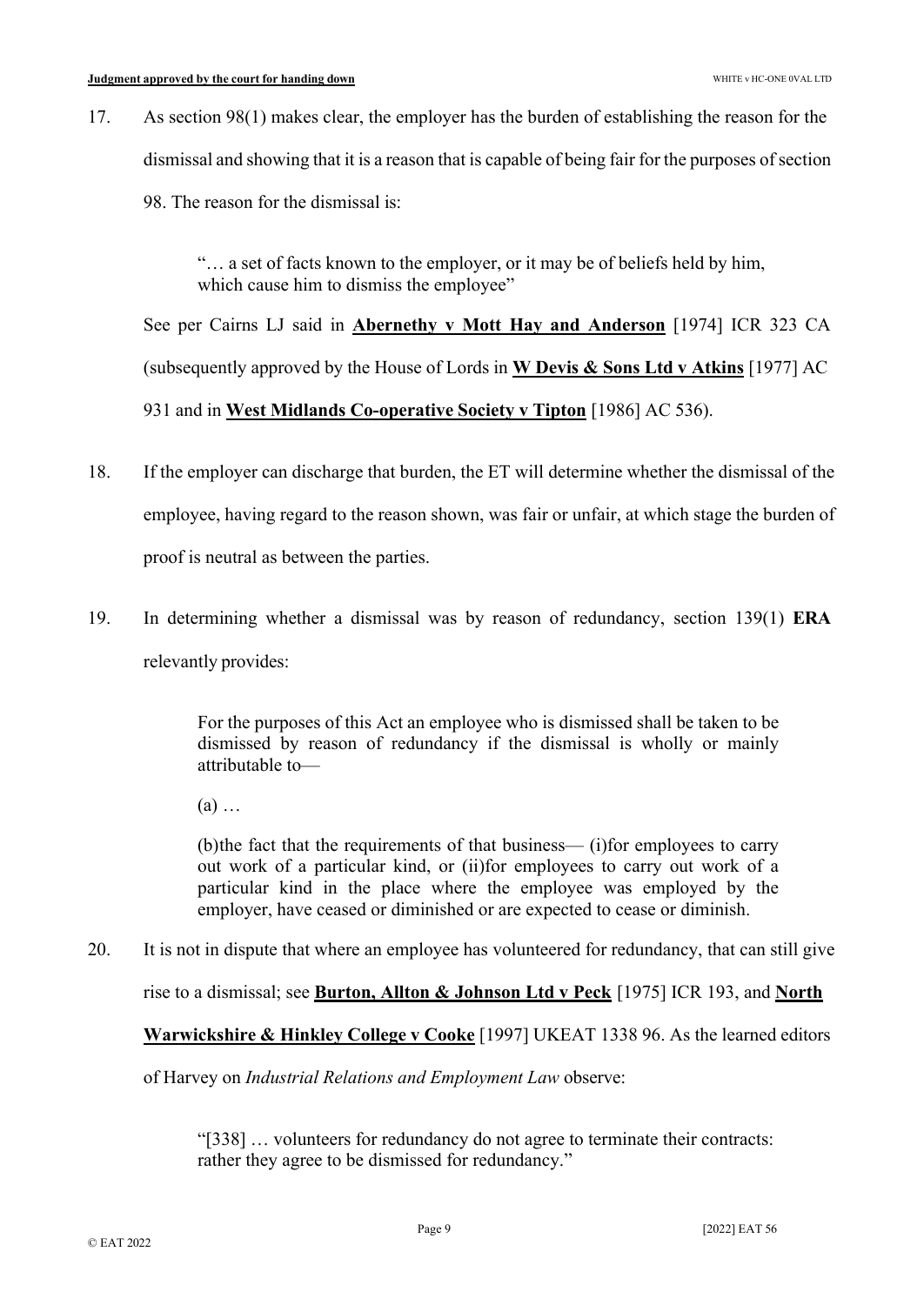## 21. In **Scotch Premier Meat Ltd v Burns and ors** [2000] IRLR 639, the EAT rejected the

suggestion that an employee's acceptance of a compensation package (in circumstances where

redundancy was inevitable) should be taken to amount to a voluntary resignation, observing:

"23. … We were concerned that if that was the proper approach, the right of the employees in question to claim unfair dismissal, based on an inadequate handling of the redundancy procedure, ie lack of consultation, would be lost. Given we consider that it is the duty of a good employer facing a redundancy situation in the interest of the whole workforce to consider as at least one option, voluntary redundancies, and call for such, given again that those who accepted such a procedure are benefiting the remaining workforce to some extent, unless as happened here, all are eventually dismissed. It would discourage, in our opinion, that voluntary redundancy being effected or taking place if by so doing the employees lost rights they would otherwise have if they were compulsorily dismissed. We consider it is the proper approach of this tribunal and the employment tribunal to assess the matter in the way most favourable to the retention of rights that the employees have and there can be no greater right than a right to claim unfair dismissal if the redundancy procedure is inadequately handled by the employer."

# 22. By rule 37(1)(a) Schedule 1 **Employment Tribunal (Constitution and Rules of Procedure)**

**Regulations 2013** ("the ET Rules"), an ET is given the power to strike out a claim (or part of

a claim) if it has no reasonable prospect of success. As the EAT explained in **Balls v**

## **Downham Market High School and College** [2011] IRLR 217:

"6. Where strike out is sought or contemplated on the ground that the claim has no reasonable prospects of success, … the tribunal must first consider whether, on a careful consideration of all the available material, it can properly conclude that the claim has *no* reasonable prospects of success. I stress the word 'no' because it shows that the test is not whether the claimant's claim is likely to fail nor is it a matter of asking whether it is possible that his claim will fail. Nor is it a test which can be satisfied by considering what is put forward by the respondent either in the ET3 or in submissions and deciding whether their written or oral assertions regarding disputed matters are likely to be established as facts. It is, in short, a high test. There must be *no* reasonable prospects.

7. I would add that it seems only proper that the Employment Tribunal should have regard not only to material specifically relied on by parties but to the Employment Tribunal file. There may, as in the present case, be correspondence or other documentation which contains material that is relevant to the issue of whether it can be concluded that the claim has no reasonable prospects of success. There may be material which assists in determining whether it is fair to strike out the claim. It goes without saying that if there is relevant material on file and it is not referred to by parties, the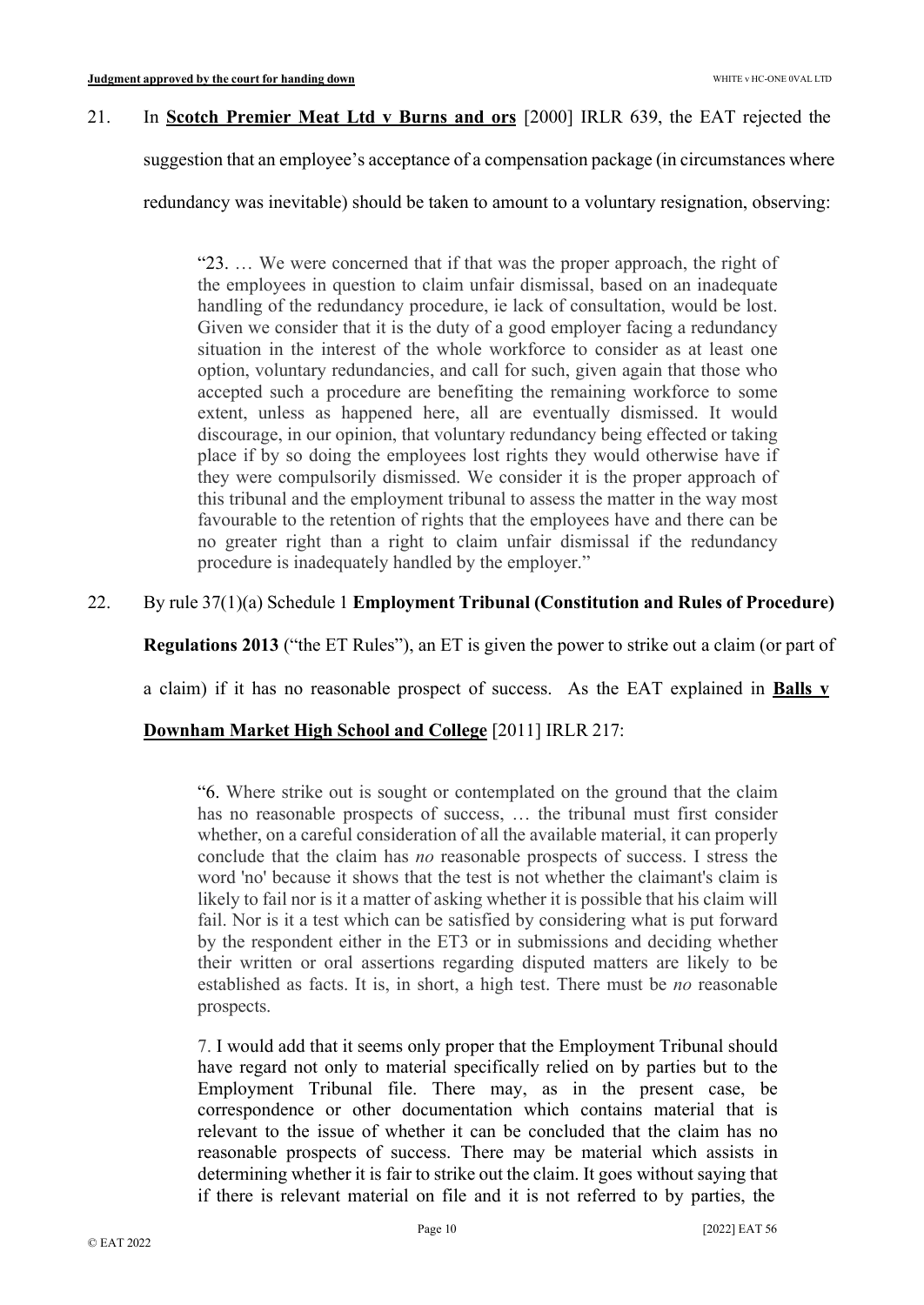Employment Judge should draw their attention to it so that they have the opportunity to make submissions regarding it but that, of course, is simply part of a Judge's normal duty to act judicially."

23. Given that the burden of establishing the reason for the dismissal rests on the employer, where that issue is a matter of dispute between the parties, it would rarely be appropriate for that matter to be determined other than after consideration of the evidence at a full merits hearing, see **Romanowska v Aspirations Care Ltd** [2014] UKEAT 0015 14. More generally, a claim should generally not be struck out when the central facts are in dispute, **Tayside Public Transport Co Ltd (t/a Travel Dundee) v Reilly** [2012] IRLR 755 CS, and, ordinarily, a claimant's case should be taken at its highest and strike out should only be used in the clearest cases, where it is plain and obvious, **Mechkarov v Citibank NA** [2016] ICR 1121 EAT.

## **Discussion and Conclusions**

- 24. By virtue of section 98(1) **ERA**, the respondent bore the initial burden of proving the reason for the claimant's dismissal and that it was a reason that was capable of being fair for the purposes of section 98. In this case, however, the claimant accepted that she had been dismissed after she had requested redundancy. Given that context, was the ET wrong to conclude that the respondent would inevitably discharge the burden of proving the reason for the dismissal; that is, that the facts operating on the mind of the decision-taker at the relevant time, or the beliefs held by that individual, were such as to demonstrate that the reason for the claimant's dismissal was redundancy? More generally, was it wrong to focus on the respondent's decision to accept the claimant's request for redundancy and to hold that the claim in these circumstances was "*fundamentally flawed*"?
- 25. Although the claimant had volunteered for redundancy, as she had clarified at the earlier case management preliminary hearing, she was saying that this was against a background of an outstanding grievance relating to the position of deputy manager/administrator at the care home where she worked. It was the claimant's case that she covered this role from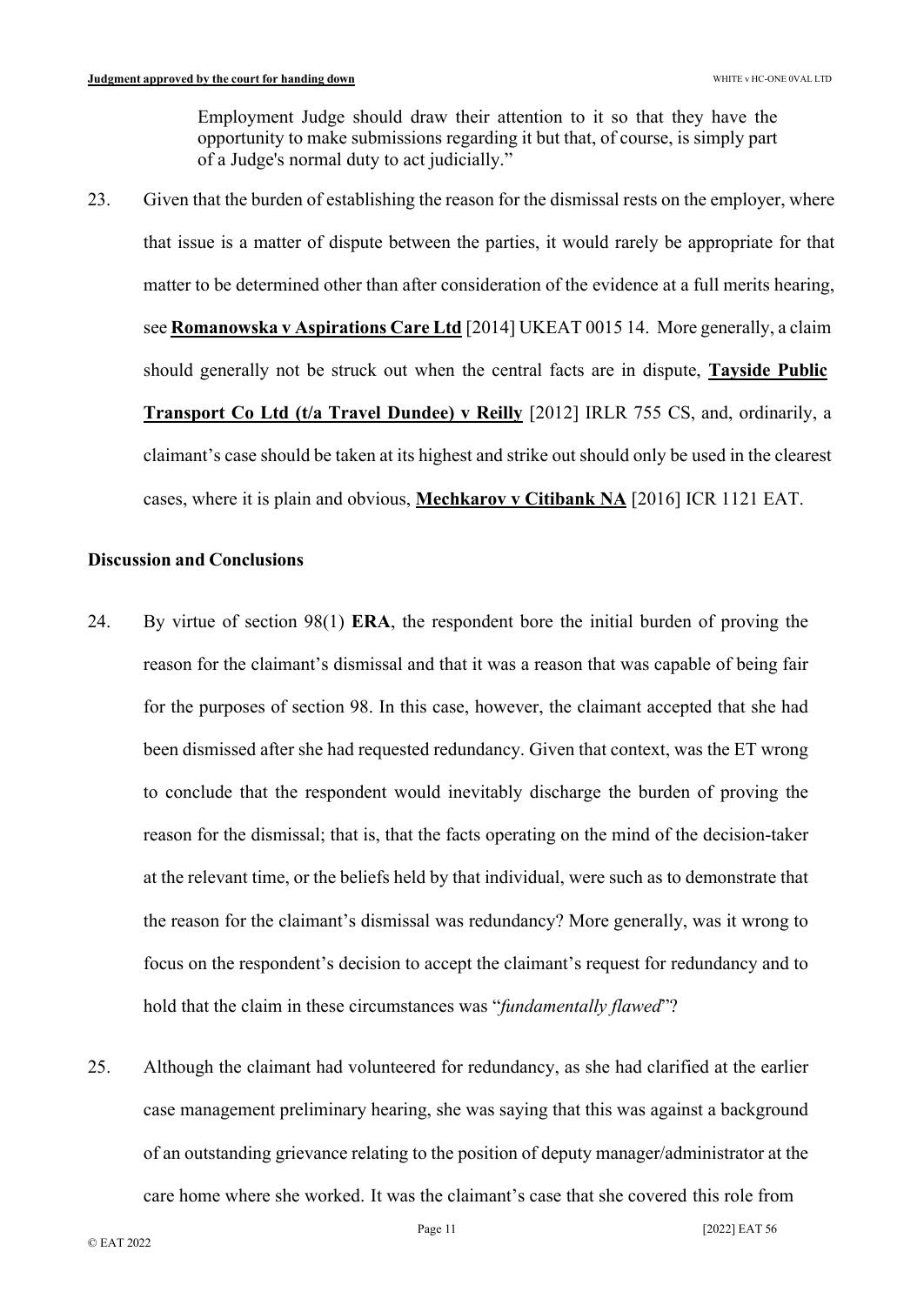December 2017 and that, although she had been told that the receptionist role was likely to be made redundant and that the administrator role would be considered on a job share basis, that had not been how things had worked out and she had only been offered a role as receptionist with additional duties but no increase in pay. She pointed out that the post of administrator/receptionist was ultimately offered to another individual on a full-time basis, at a higher hourly rate than that enjoyed by the claimant and the documentation before the ET made clear that the claimant considered it relevant that this individual had been recruited only shortly before the redundancy exercise had commenced. It was the claimant's contention that this situation had been deliberately manufactured by the respondent - that the respondent had recruited a new receptionist with a view to replacing the two existing part-time receptionists – and she considered this suggested the redundancy exercise at her place of work was a sham.

- 26. It is apparent that there was a dispute between the parties as to this history. The respondent contended that the claimant had in fact been offered the administrator position on a job share basis with another colleague but the claimant had refused to engage with that proposal and instead insisted that she wished to be made redundant. This was, the respondent argued, to be seen in the context of a much wider redundancy exercise, impacting upon other care homes and the only reason the more recently recruited receptionist was offered the new role was because the claimant had refused it.
- 27. The ET heard no evidence and made no findings as to the history such as would have enabled it to determine this dispute. It saw these matters as part of the background that might have provided a basis for a claim of constructive dismissal (had the claimant resigned) but considered they were not relevant to the question of unfair dismissal arising from the claimant's request for redundancy.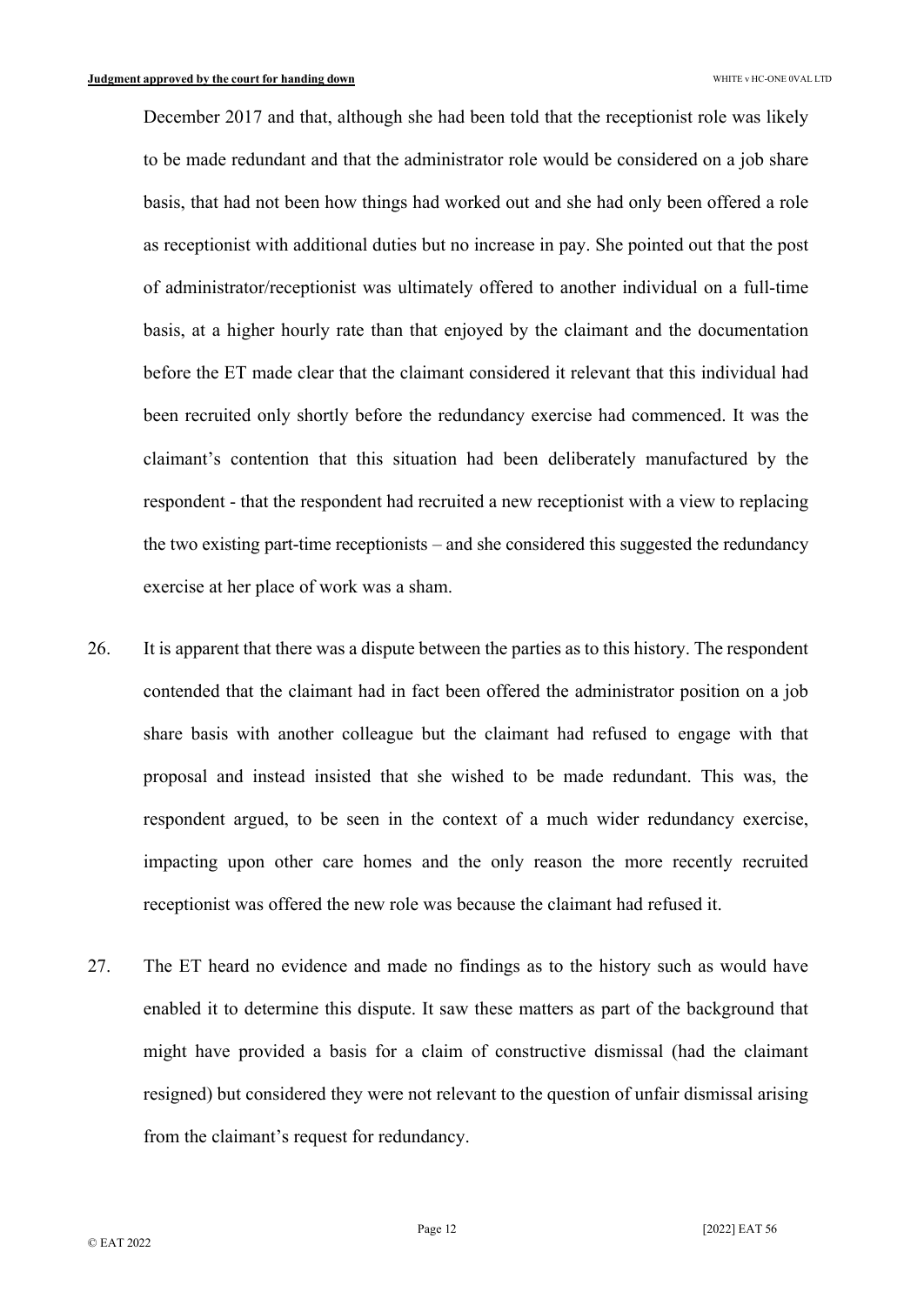- 28. The difficulty with the ET's approach, however, is that it thereby failed to engage with the claimant's case taken at its highest. If it were to be assumed, in her favour, that her account of the history had been accepted, the facts thus known to the relevant decision-taker might well be found to include matters other than simply the claimant's request for redundancy. On the claimant's case, that decision-taker would have known that the request was made in circumstances in which the claimant was aggrieved at not being offered the administrator role. More than that, however, the decision-taker would have been aware that an additional employee had only recently been taken on at the care home in question with the specific intention that they would then replace the existing part-time receptionists. If those were the findings made by an ET at a full merits hearing, it would be difficult to see why the claimant's complaint of unfair dismissal would be viewed as having no reasonable prospect of success. Even if the ET was ultimately satisfied that the actual reason for the claimant's dismissal was redundancy, it would still need to engage with the claimant's broader case on the fairness of the process that had led to that dismissal.
- 29. As the case-law makes clear, a claim should not be struck out where the central facts are in dispute. In the present case, the ET assumed that the factual dispute between the parties could not be relevant to the issues to be determined on the claimant's complaint of unfair dismissal but that demonstrated a failure to engage with the way the claimant was putting her case. The fact that the claimant had requested voluntary redundancy did not mean that her complaints about the process that had led her to make that request were irrelevant; a claim of unfair dismissal in these circumstances cannot be assumed to be "*fundamentally flawed*". All the more so, given the claimant was alleging that the employer deliberately manufactured the position, such as to suggest that the redundancy process at that particular workplace was a sham. The ET was required to engage with the case before it and to have regard to all the documentation, taking the claimant's case at its highest. Although the ET